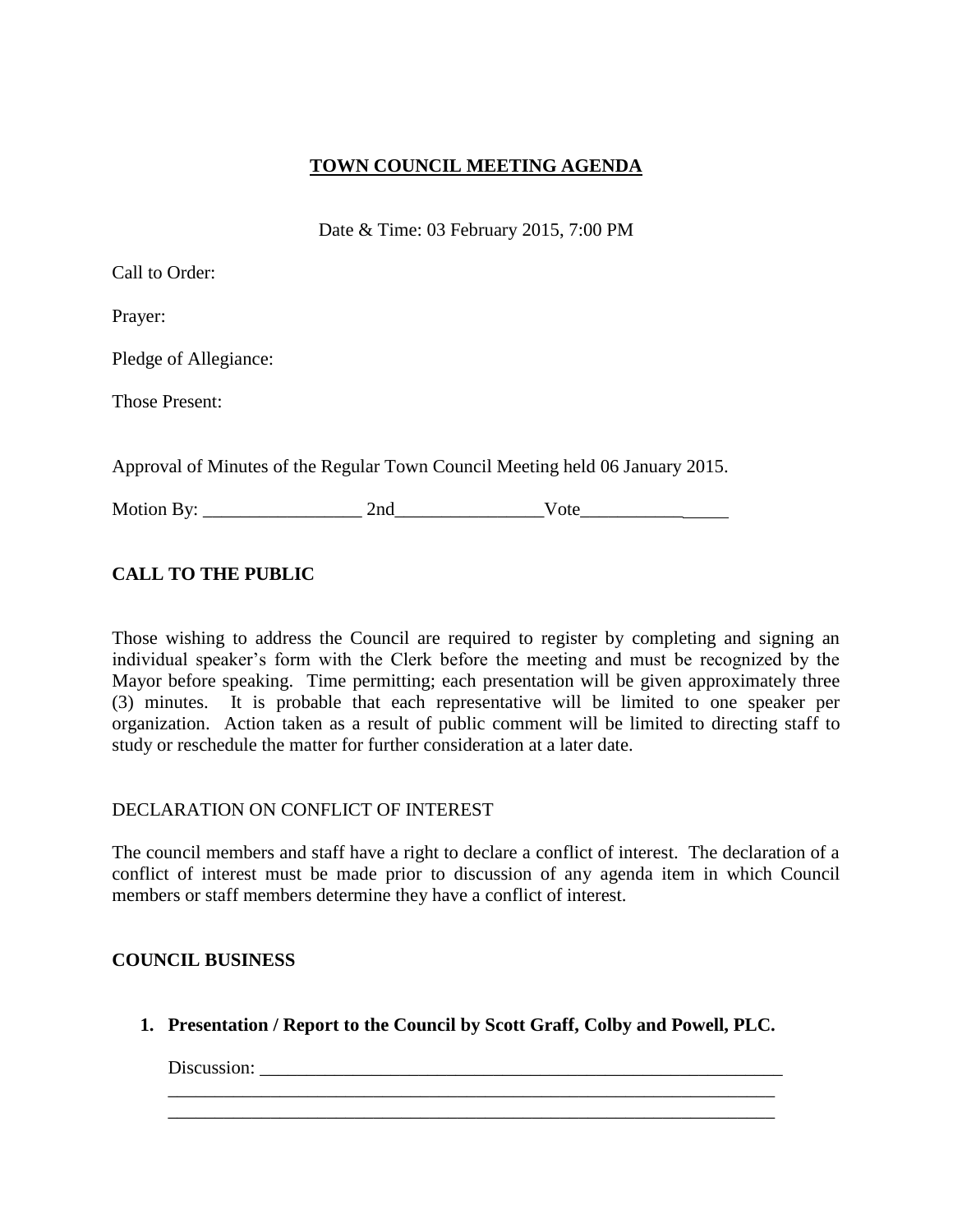**2. Presentation / Report to the Council by Police Chief Diane Cauthen.**

Discussion: \_\_\_\_\_\_\_\_\_\_\_\_\_\_\_\_\_\_\_\_\_\_\_\_\_\_\_\_\_\_\_\_\_\_\_\_\_\_\_\_\_\_\_\_\_\_\_\_\_\_\_\_\_\_\_\_ \_\_\_\_\_\_\_\_\_\_\_\_\_\_\_\_\_\_\_\_\_\_\_\_\_\_\_\_\_\_\_\_\_\_\_\_\_\_\_\_\_\_\_\_\_\_\_\_\_\_\_\_\_\_\_\_\_\_\_\_\_\_\_\_\_ \_\_\_\_\_\_\_\_\_\_\_\_\_\_\_\_\_\_\_\_\_\_\_\_\_\_\_\_\_\_\_\_\_\_\_\_\_\_\_\_\_\_\_\_\_\_\_\_\_\_\_\_\_\_\_\_\_\_\_\_\_\_\_\_\_ **3. Discussion and possible decision on providing support for the Grand Canyon Council/Coronado District Triathlon. Coronado District representatives Mallene Elicio and James Hale will address the Council.** Discussion: \_\_\_\_\_\_\_\_\_\_\_\_\_\_\_\_\_\_\_\_\_\_\_\_\_\_\_\_\_\_\_\_\_\_\_\_\_\_\_\_\_\_\_\_\_\_\_\_\_\_\_\_\_\_\_\_\_\_\_\_\_\_\_\_\_ \_\_\_\_\_\_\_\_\_\_\_\_\_\_\_\_\_\_\_\_\_\_\_\_\_\_\_\_\_\_\_\_\_\_\_\_\_\_\_\_\_\_\_\_\_\_\_\_\_\_\_\_\_\_\_\_\_\_\_\_\_\_\_\_\_ Motion\_\_\_\_\_\_\_\_\_\_\_\_\_\_\_\_\_\_\_\_\_\_\_\_\_\_\_\_\_\_\_\_\_\_\_\_\_\_\_\_\_\_\_\_\_\_\_\_\_\_\_\_\_\_\_\_\_\_\_ Motion By: \_\_\_\_\_\_\_\_\_\_\_\_\_\_\_\_\_ 2nd \_\_\_\_\_\_\_\_\_\_\_\_\_\_\_\_Vote\_\_\_\_\_\_\_\_\_\_\_ **4. Discussion and possible decision on a Resolution adopting a decision by the Planning & Zoning Board to match Graham County fees for a Minor Land Division application and to require a boundary survey and legal description as part of the application. Planning & Zoning Board Chair Jace Nelson will address the Council.**  Discussion: \_\_\_\_\_\_\_\_\_\_\_\_\_\_\_\_\_\_\_\_\_\_\_\_\_\_\_\_\_\_\_\_\_\_\_\_\_\_\_\_\_\_\_\_\_\_\_\_\_\_\_\_\_\_\_\_ \_\_\_\_\_\_\_\_\_\_\_\_\_\_\_\_\_\_\_\_\_\_\_\_\_\_\_\_\_\_\_\_\_\_\_\_\_\_\_\_\_\_\_\_\_\_\_\_\_\_\_\_\_\_\_\_\_\_\_\_\_\_\_\_\_ \_\_\_\_\_\_\_\_\_\_\_\_\_\_\_\_\_\_\_\_\_\_\_\_\_\_\_\_\_\_\_\_\_\_\_\_\_\_\_\_\_\_\_\_\_\_\_\_\_\_\_\_\_\_\_\_\_\_\_\_\_\_\_\_\_ Motion\_\_\_\_\_\_\_\_\_\_\_\_\_\_\_\_\_\_\_\_\_\_\_\_\_\_\_\_\_\_\_\_\_\_\_\_\_\_\_\_\_\_\_\_\_\_\_\_\_\_\_\_\_\_\_\_\_\_\_ Motion By: \_\_\_\_\_\_\_\_\_\_\_\_\_\_\_\_\_ 2nd \_\_\_\_\_\_\_\_\_\_\_\_\_\_\_\_Vote\_\_\_\_\_\_\_\_\_\_\_ **5. Discussion and possible decision on a Resolution adopting a commitment of local leveraged funds and/or resources, as required for the Fiscal Year 2015 Community Development Block Grant application, if the Town retains a contractor.**  Discussion: \_\_\_\_\_\_\_\_\_\_\_\_\_\_\_\_\_\_\_\_\_\_\_\_\_\_\_\_\_\_\_\_\_\_\_\_\_\_\_\_\_\_\_\_\_\_\_\_\_\_\_\_\_\_\_\_\_\_\_\_\_\_\_\_\_ Motion\_\_\_\_\_\_\_\_\_\_\_\_\_\_\_\_\_\_\_\_\_\_\_\_\_\_\_\_\_\_\_\_\_\_\_\_\_\_\_\_\_\_\_\_\_\_\_\_\_\_\_\_\_\_\_\_\_\_\_ Motion By: \_\_\_\_\_\_\_\_\_\_\_\_\_\_\_\_\_ 2nd \_\_\_\_\_\_\_\_\_\_\_\_\_\_\_\_Vote\_\_\_\_\_\_\_\_\_\_\_

**6. Discussion on Councilmembers' suggestions for Pima residents to consider as Board members for the new Gila Valley Economic Development Corporation.**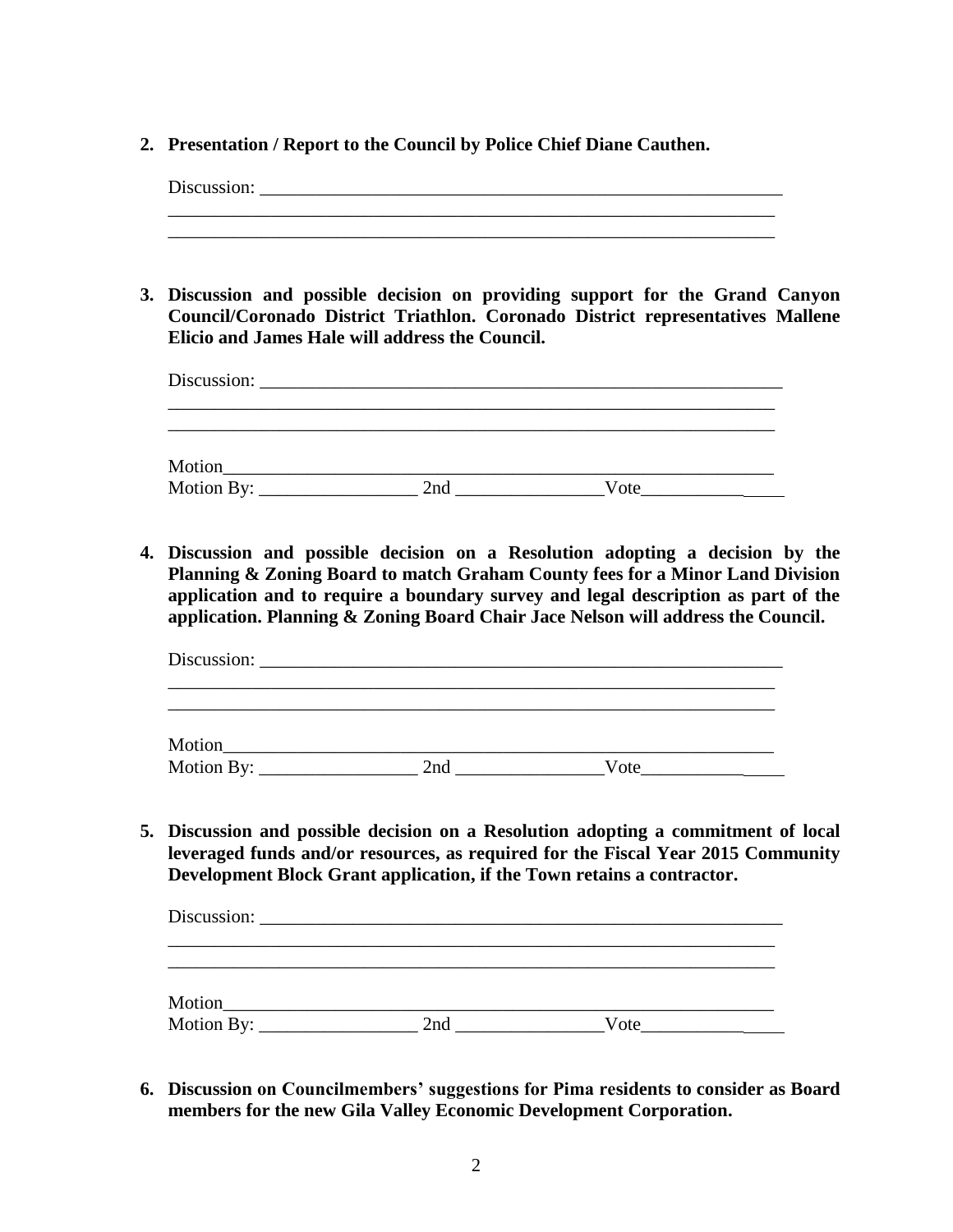| Motion By: $\_\_\_\_\_\_\_\_\_\_\_\_\_\_\_\_\_\_\_$ | 2nd and the contract of the contract of the contract of the contract of the contract of the contract of the contract of the contract of the contract of the contract of the contract of the contract of the contract of the co | Vote |  |
|-----------------------------------------------------|--------------------------------------------------------------------------------------------------------------------------------------------------------------------------------------------------------------------------------|------|--|
| <b>DEPARTMENT BUSINESS:</b>                         |                                                                                                                                                                                                                                |      |  |
| <b>CITY SERVICES</b>                                |                                                                                                                                                                                                                                |      |  |
| <b>SANITATION</b>                                   |                                                                                                                                                                                                                                |      |  |
| <b>PUBLIC WORKS</b>                                 |                                                                                                                                                                                                                                |      |  |

EMERGENCY SERVICES

PLANNING & ZONING

## **CONSENT AGENDA:**

MANAGER'S REPORT

FINANCIAL REPORT

BUILDING PERMIT REPORT

POLICE ACTIVITY REPORT

LIBRARY REPORT

#### **DURING OR AFTER THE TOWN COUNCIL MEETING WHICH BEGINS AT 7:00 P.M. ON FEBRUARY 3, 2015 THE COUNCIL MAY ADJOURN TO EXECUTIVE SESSION**

AGENDA:

1. Consultation/Discussion with Attorney for legal Advice regarding personnel (A.R.S. 38-431.03A3) (A.R.S. 38-431-03A1)